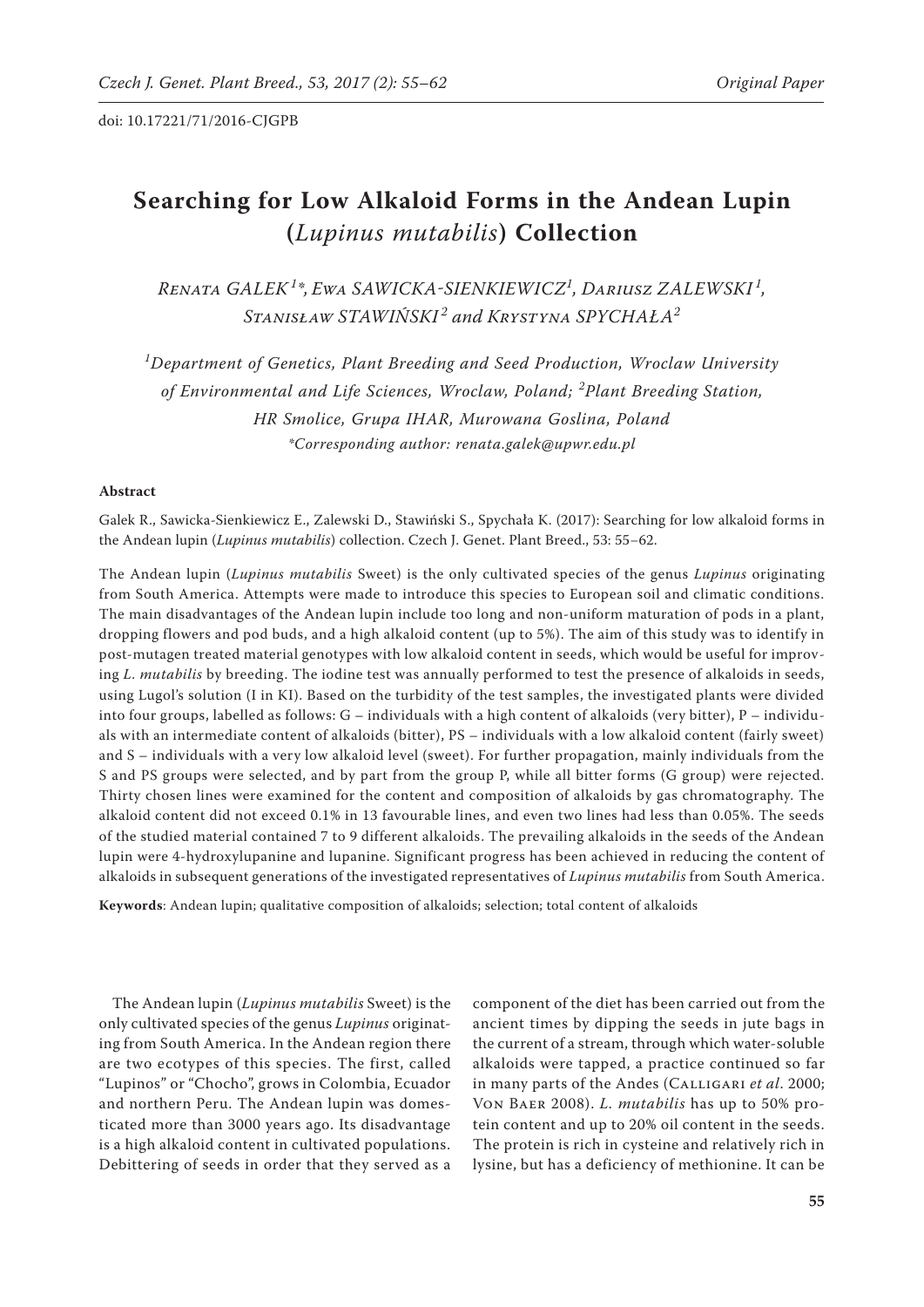a valuable addition to wheat flour. The obtained oil is rich in unsaturated fatty acids, especially in linoleic acid. In comparison with other species of lupin crops, the Andean lupin better tolerates drought, cold weather and soil acidification (Cowling *et al.* 1998). It also has advantages from the breeding and agricultural perspective, which is a soft and thin seed coating as compared with other species of the genus, non-shedding and indehiscent pods, and the last trait being particularly important in the case of mechanical harvesting. In addition, the plants are thermoneutral. Andean lupin belongs to the group of nematode enemies, helping to reduce the incidence of soil nematodes in crop fields. Therefore, for centuries it has been used as part of the crop rotation system (lupin – potatoes – barley – lupin) in South America (Mujica *et al.* 2002). Moreover, this lupin species can produce 40–50 t/ha and 1750 kg protein biomass. Within the Andean region it is grown in monoculture at an altitude of 3000 m above sea level. Usually, the size of the plot does not exceed 2000  $m^2$ , although *L. mutabilis* is occasionally cultivated on a larger area of about 1–2 ha. Seed yield from larger plots is low, estimated to be in the range of 0.6–1.0 t/ha, whereas on experimental plots the yields reach 3–5 t/ha (Caligari *et al*. 2000; Falconi 2012). From the aspect of cultivation in the temperate climate zone, the main disadvantages of the Andean lupin include too long and non-uniform maturation of pods within a plant, drooping flowers and pod buds, and high alkaloid content up to 5% (ŚwiĘcicki & Nawrot 2004). Genotypes with the determined type of vegetative growth and without susceptibility to diseases including anthracnose and pests are desirable (ADOmas *et al*. 2015).

Information about low alkaloid forms of the Andean lupin appeared in the literature as early as in 1992 (Wink 1992). However, these forms are characterized by a poor yield. A significant achievement in this regard was made in Chile by E. von Baer, who bred the Inti variety in which the alkaloid content in seeds amounted to 0.0075% (Gross *et al.* 1988). Under the Polish climatic conditions this variety enters the period of generative growth very late, which results in incomplete maturation, reflected in very weak setting of pods and seeds, and sometimes in their total lack. In the 90s of the last century, at the Przebedowo Plant Breeding Station mutants with reduced alkaloid content (personal communication) were obtained through mutagenesis using N-nitroso-N-methylurea and sodium azide (STAWIŃSKI &

Rybiński 2001). These mutants were also characterized by weaker vitality in terms of development of both the vegetative and the generative part. In order to obtain more viable offspring open pollination was done but it led to a loss some of the characteristics of low alkaloid content. Other investigations aimed at acquisition through mutagenesis of *L. mutabilis* forms characterized by lower alkaloid content were initiated in the 80s of the last century by Sawicka-Sienkiewicz (Sawicka 1993).

The aim of this study was to identify in *L. mutabilis* material, after inducing mutations, total content and qualitative composition of alkaloids in seed. Selection of low alkaloid mutants would be useful for improving *L. mutabilis* for further breeding purposes.

# **MATERIAL AND METHODS**

In the last years of the 20<sup>th</sup> century, the Przebędowo Plant Breeding Station obtained – through chemical mutagenesis – low alkaloid mutants of the Andean lupin (Stawiński & Rybiński 2001). Iodine test identification was performed for the presence of alkaloids in seeds, using 1.2% Lugol's solution (I in KI). Single seeds representing the analysed plants were placed in distilled water (4 ml) in test tubes and then the samples were boiled for 90 min in a water bath. Three drops of I in KI were added to the samples after cooling. Based on the intensity of the test sample turbidity, the investigated individual plants were divided into four groups, labelled as follows:

- G individuals with a high content of alkaloids above 1.0% (very bitter) – very turbid solution,
- P individuals with an intermediate content of alkaloids 0.3–1.0% (bitter) – turbid solution,
- PS individuals with a low alkaloid content 0.15–0.3% (fairly sweet) – slightly turbid,
- S individuals with a very low alkaloid content below 0.15% (sweet) – clear solution.

The division into groups S, PS, P and G was adopted from alkaloid content (%) in the seeds of *Lupinus angustifolius* L. based on the intensity of turbidity (Forbes & Beck 1954).

In the years 2011–2013 the Plant Breeding Station started to select those forms on a broader scale using isolators during the flowering time (against insect pollination). For further propagation, individuals from the S and PS groups were mainly selected, and part of the P group, while all bitter forms (G group) were rejected. The following procedure presented below shows the way of mutant propagation and selection: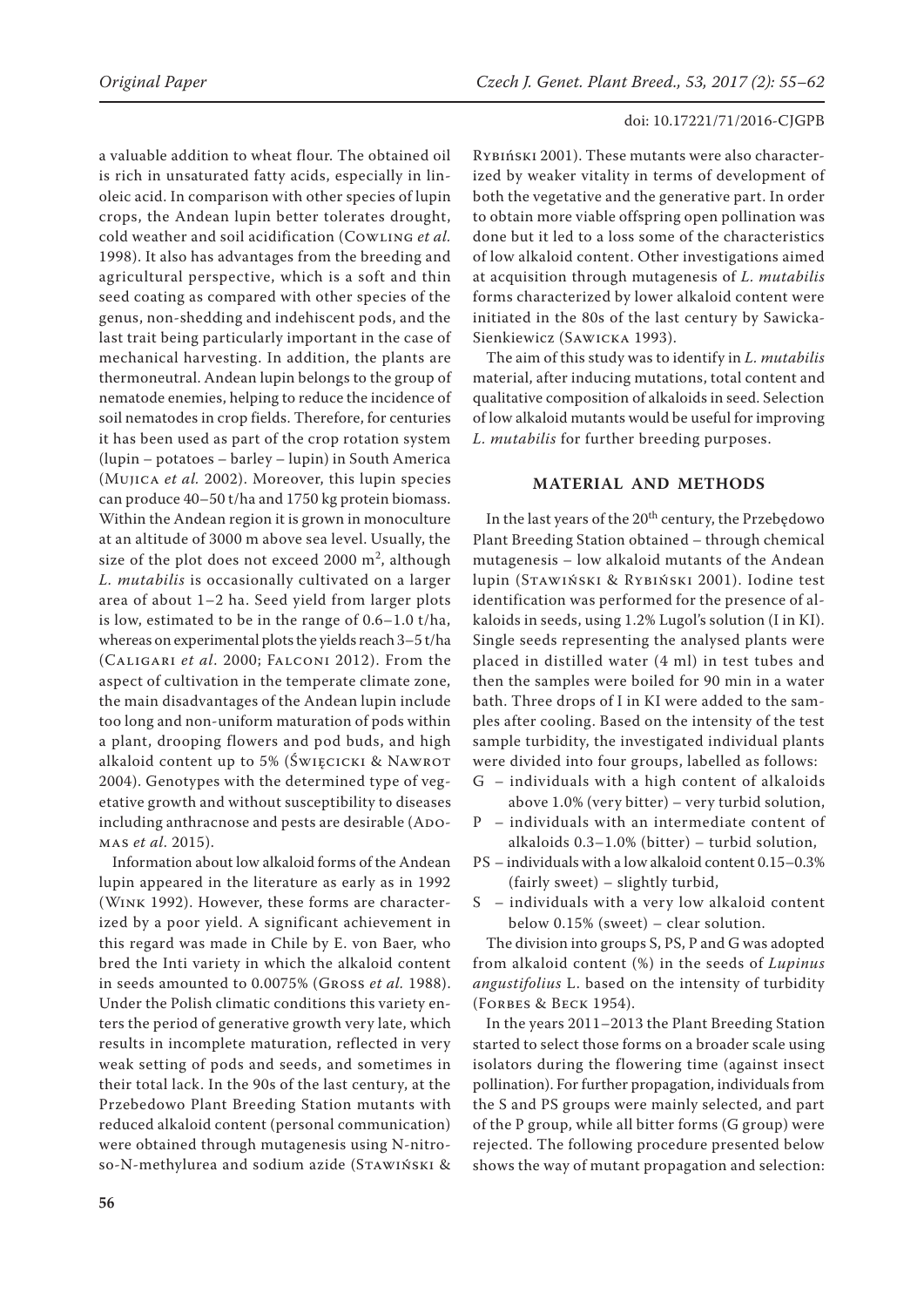- 1995 mutants were induced,
- 1995 to 2009 individual mutants were reproduced and those with low alkaloid content (S and PS) were selected based on the iodine test – open pollination was provided to increase viability,
- $-2010 103$  chosen plants (that produced 1784 seeds) were analysed for the alkaloid level based on the iodine test (11 plants belonged to S group, 21 to PS, 46 to P, 25 to G),
- $-2011 720$  seeds were sown representing plants belonging to S, PS and P groups and only 119 plants were obtained that were assigned to S and PS groups (which produced 1784 seeds) – open pollination; lack of seeds from plants of P group,
- 2012 ‒ 1392 chosen seeds (under isolation) were sown and plants were evaluated according to the iodine test – 58 plants (that produced 4176 seeds) were assigned to S group, 75 to PS, 277 to P and 982 to G; the first evaluation of ten chosen plants for total alkaloid content and profile of alkaloids was done,
- 2013 ‒ 920 seeds (from plants belonging only to S group) were sown, under isolation; the obtained plants were evaluated according to the iodine test (87 plants classified to S group, 96 to PS, 737 to P); the following test of 30 chosen plants representing S, PS, P and G groups was done for total alkaloid content and qualitative composition of alkaloids. In 2012 and 2013, 10 and 30 lines respectively, the traditional morphotypes were examined for the total content and qualitative composition of alkaloids in seeds (Figure 1 and 2, Table 1, 2). In this material three lines (No. 5, 6 and 7) originating from Australia were tested for comparison with different genetic background. Those lines were characterized by lower alkaloid content and early maturation. Seed samples for analyses were collected after harvest in full maturity. Alkaloid extraction was performed by the procedure described by KAMEL *et al.* (2015).

Total quinolizidine alkaloid (QA) values were calculated as the sum of the individual QA (sparteine, ammodendrine, isolupanine, tetrahydrorhombifoline,

Table 1. The total content and qualitative composition of alkaloids in the seeds of 10 chosen lines of Andean lupin and statistical parameters in 2012 (%)

| Group                     | Total alkaloid content | Sparteine | Ammodendrine | Isolupanine | Tetrahydro-rhombifoline | Lupanine | 4-hydroxylupanine | Multiflorine | 13-hydroxy-lupanine | 4,13-dihydroxylupanine |
|---------------------------|------------------------|-----------|--------------|-------------|-------------------------|----------|-------------------|--------------|---------------------|------------------------|
| S                         | 0.0573                 | 1.17      | 1.13         | 3.39        | 19.12                   | 19.09    | 34.19             | 10.93        | 8.69                | 2.29                   |
| <b>PS</b>                 | 0.2033                 | 0.21      | 0.25         | 1.63        | 14.95                   | 9.22     | 64.73             | 2.80         | 1.88                | 4.36                   |
| <b>PS</b>                 | 0.2942                 | nd        | 0.18         | 1.31        | 13.66                   | 17.11    | 51.56             | 1.32         | 6.53                | 8.32                   |
| <b>PS</b>                 | 0.1539                 | nd        | 0.22         | 1.78        | 13.89                   | 14.44    | 59.65             | 1.15         | 4.04                | 4.83                   |
| <b>PS</b>                 | 0.1980                 | 2.31      | 0.31         | 1.43        | 8.94                    | 27.09    | 36.21             | 9.05         | 6.87                | 7.80                   |
| S                         | 0.0985                 | 0.35      | 1.03         | 2.32        | 23.26                   | 7.36     | 33.88             | 16.03        | 6.64                | 9.14                   |
| $\boldsymbol{\mathsf{S}}$ | 0.1499                 | 0.71      | 0.61         | 2.27        | 13.40                   | 15.65    | 41.23             | 10.96        | 6.56                | 8.61                   |
| <b>PS</b>                 | 0.1425                 | nd        | 0.37         | 2.05        | 23.66                   | 6.57     | 40.07             | 4.56         | 11.73               | 11.00                  |
| ${\bf P}$                 | 0.9190                 | 1.40      | 0.06         | 0.67        | 4.90                    | 34.43    | 38.49             | 10.79        | 5.04                | 4.22                   |
| ${\bf P}$                 | 0.8022                 | 3.54      | 0.05         | 0.84        | 4.69                    | 57.33    | 15.22             | 0.72         | 15.33               | 2.28                   |
| <b>SE</b>                 | 0.10                   | 0.38      | 0.12         | 0.25        | 2.11                    | 4.90     | 4.49              | 1.70         | 1.22                | 0.97                   |
| Mean                      | 0.30                   | 1.38      | 0.42         | 1.77        | 14.05                   | 20.83    | 41.52             | 6.83         | 7.33                | 6.29                   |
| Min                       | 0.06                   | 0.21      | 0.05         | 0.67        | 4.69                    | 6.57     | 15.22             | 0.72         | 1.88                | 2.28                   |
| Max                       | 0.92                   | 3.54      | 1.13         | 3.39        | 23.66                   | 57.33    | 64.73             | 16.03        | 15.33               | 11.00                  |
| <b>SD</b>                 | 0.30                   | 1.19      | 0.38         | 0.79        | 6.68                    | 15.49    | 14.19             | 5.38         | 3.84                | 3.06                   |
| <b>CV</b>                 | 100.20                 | 85.70     | 91.00        | 44.90       | 47.60                   | 74.40    | 34.20             | 78.80        | 52.40               | 48.70                  |

SE – standard error; SD – standard deviation; CV – coefficient of variability; nd – not detected; S – individuals with a very low alkaloid content;  $PS$  – individuals with a low alkaloid content;  $P$  – individuals with an intermediate content of alkaloids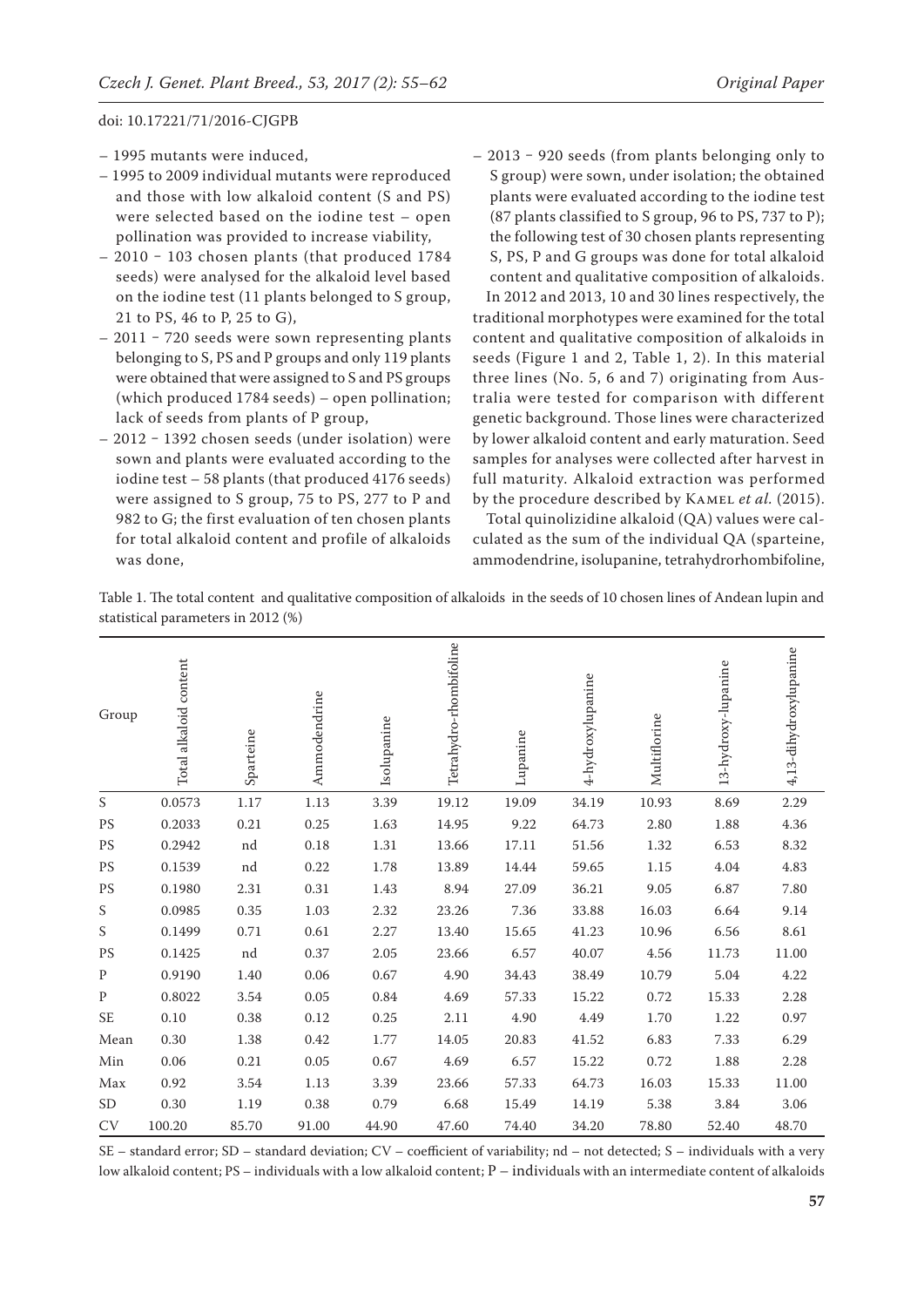lupanine, 4-hydroxylupanine, multiflorine, 13-hydroxylupanine, 4,13-dihydroxylupanine) expressed on seed dry weight (DW) basis.

For evaluation of total variability, the standard deviation (Statistica 10.0), variability coefficient and range of variability (Min, Max) were calculated. In order to check relations between total content and qualitative composition of alkaloids in seeds correlation coefficients were calculated (Table 3).

#### **RESULTS AND DISCUSSION**

The tested material was characterized by the lack of stability in terms of alkaloid content in seeds. In the second year of selection (2012) through isolation during the flowering time we found that only 4.16% of individual plants were assigned to S group based on the iodine test. Results of the mean and statistical parameters calculated for total alkaloid content and qualitative composition of alkaloids in seeds for 10 randomly selected lines are presented in Table 1. Data showed that screening with the iodine test was almost compatible with total alkaloid content determined by gas chromatography (Table 1), except one case. Nine of QA were detected in different proportions. Sparteine was not detected in free lines. The 4-hydroxylupanine and lupanine were the main alkaloids in seeds.

In the third year of intense selection, seeds were collected from 920 individuals derived from 58 plants from S group. We found that in 19.9% of them (87 out

of 920 individuals) a very low alkaloid level was identified. The remaining plants were classified to the groups PS and  $P - 96$  and 737 individual plants, respectively. The most important task would be further possible derivation of homozygous lines, which would help determine the inheritance of this trait in the Andean lupin and allow the stabilization of alkaloid content in seeds. Difficulties in the acquisition of homozygous lines which would be alkaloidfree ("sweet") stem also from the complex pattern of inheritance of this trait (controlled by recessive genes). Difficulties in obtaining homozygous low alkaloid lines probably consist in a complex way of inheritance of this trait (may be recessive genes). Erik von Baer crossed "bitter" forms with "sweet" ones, and he received only 12% of individual plants with low alkaloid content in the  $F<sub>2</sub>$  generation (von Baer 2011).

Table 2 shows the values of total alkaloid content in 30 lines of the Andean lupin. The alkaloid content did not exceed 0.1% in 13 favourable lines, and two lines had less than 0.05% (Figure 1). The iodine test coincides in 77% of cases with the determination of the total alkaloid content carried out by gas chromatography. Differences in assays identified for several lines qualified on the basis of iodine test for the S group instead of PS or P and PS group instead of P. This test was found useful in the selection of Andean lupin in terms of reduced alkaloid content in seeds. It should be emphasized that it is possible to analyse a large number of plants in a relatively short

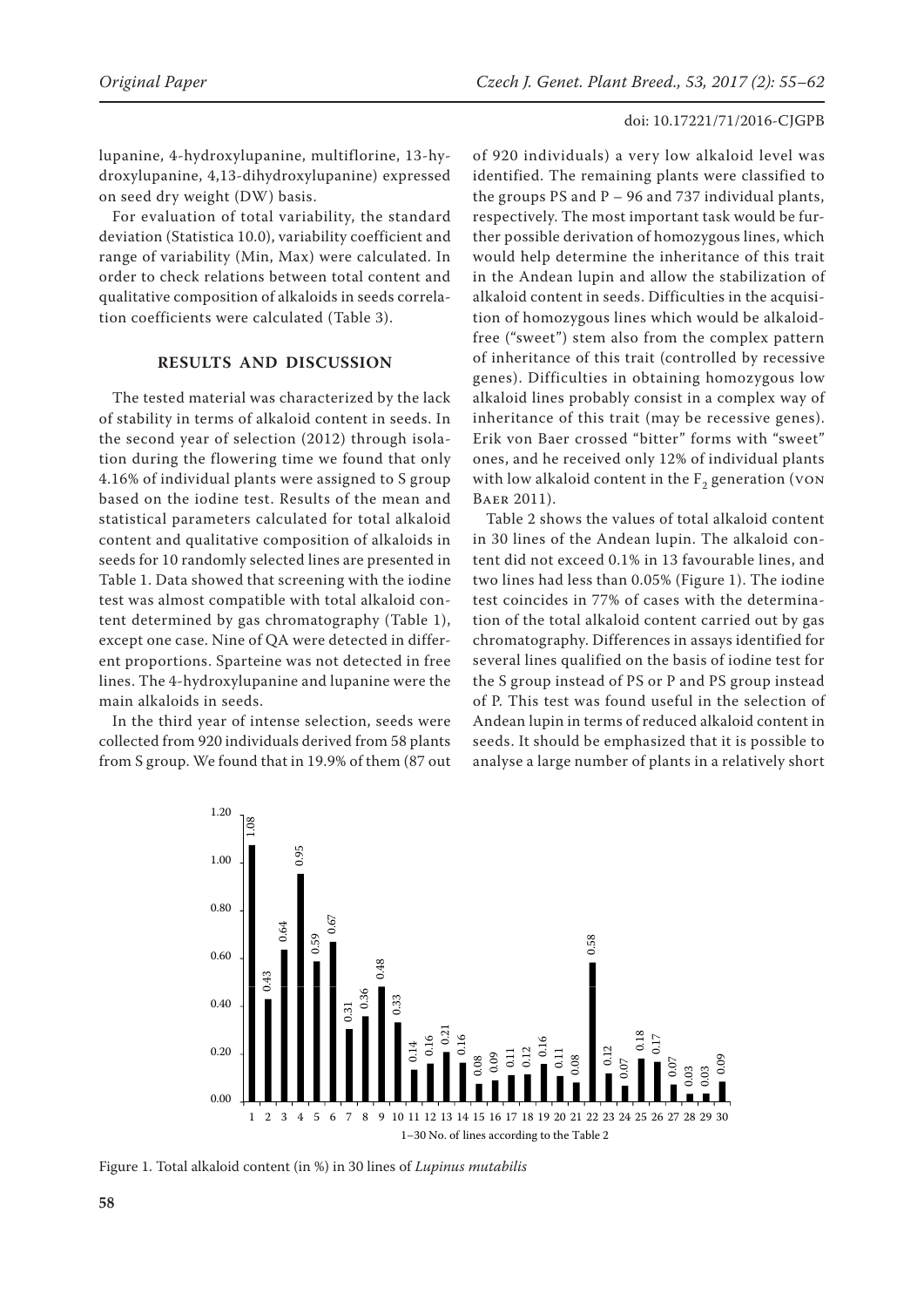|  |  |  | Table 2. Characteristics of the qualitative composition of alkaloids in the investigated material in 2013 (%) |  |
|--|--|--|---------------------------------------------------------------------------------------------------------------|--|
|--|--|--|---------------------------------------------------------------------------------------------------------------|--|

| No.           | Group                     | Sparteine | Ammodendrine | Isolupanine | Tetrahydrorhombifoline | Lupanine | 4-hydroxylupanine | Multiflorine | 13-hydroxylupanine | 4,13-dihydroxylupanine |
|---------------|---------------------------|-----------|--------------|-------------|------------------------|----------|-------------------|--------------|--------------------|------------------------|
| $1\,$         | G                         | 1.21      | 0.22         | 0.83        | 7.30                   | 26.99    | 47.84             | 6.82         | 4.19               | 4.6                    |
| 2             | P                         | 6.65      | 0.59         | 0.98        | 5.85                   | 30.30    | 37.73             | $1.37\,$     | 12.06              | 4.47                   |
| 3             | P                         | 12.83     | 0.13         | 1.44        | 6.21                   | 42.65    | 19.78             | 4.40         | 9.36               | 3.2                    |
| 4             | P                         | nd        | 1.18         | 1.01        | 7.39                   | 28.76    | 44.92             | 1.39         | 7.15               | 8.21                   |
| 5             | P                         | nd        | 0.26         | 1.10        | 9.71                   | 20.67    | 54.91             | 2.90         | 3.03               | 7.43                   |
| 6             | P                         | 2.93      | 0.11         | 0.86        | 6.60                   | 21.70    | 49.50             | 7.88         | 3.87               | 6.56                   |
| 7             | $\mathbf{P}$              | 0.91      | 0.21         | 1.82        | 11.39                  | 18.61    | 41.10             | 9.78         | 6.11               | 10.08                  |
| 8             | PS                        | 5.49      | 0.66         | 0.93        | 6.30                   | 28.96    | 42.90             | 1.16         | 9.73               | 3.88                   |
| 9             | PS                        | 1.79      | 0.37         | 1.91        | 17.02                  | 17.95    | 42.15             | 8.57         | 5.49               | 4.76                   |
| 10            | PS                        | 3.57      | 0.17         | 1.10        | 10.91                  | 16.95    | 39.80             | 15.26        | 3.49               | 8.75                   |
| 11            | $\boldsymbol{\mathsf{S}}$ | nd        | 0.42         | 1.45        | 16.52                  | 11.66    | 54.24             | 2.81         | 4.93               | 7.97                   |
| 12            | S                         | 2.16      | 0.26         | 1.13        | 13.12                  | 14.15    | 44.73             | 11.49        | 4.23               | 8.74                   |
| 13            | S                         | 0.38      | 0.21         | 2.23        | $11.31\,$              | 19.93    | 41.67             | 9.36         | 5.98               | 8.93                   |
| 14            | S                         | 2.02      | 0.23         | 1.23        | 14.43                  | 9.71     | 37.38             | 17.56        | 4.22               | 13.22                  |
| 15            | S                         | 0.49      | 0.24         | 2.10        | 15.19                  | 11.19    | 41.36             | 10.43        | 8.09               | 10.9                   |
| 16            | S                         | 0.82      | 0.22         | 1.84        | 11.39                  | 16.65    | 39.29             | 14.44        | 6.44               | 8.91                   |
| 17            | $\boldsymbol{\mathsf{S}}$ | nd        | 0.28         | 1.49        | 23.68                  | 4.31     | 39.97             | 8.18         | 5.43               | 16.66                  |
| 18            | S                         | nd        | 0.29         | 1.78        | 25.84                  | 3.64     | 37.54             | 7.38         | 5.84               | 17.68                  |
| 19            | S                         | nd        | 0.17         | 1.71        | 20.19                  | 6.37     | 47.29             | 5.14         | 4.55               | 14.57                  |
| 20            | S                         | nd        | 0.3          | 1.41        | 20.12                  | 4.62     | 44.75             | $8.38\,$     | 5.44               | 14.98                  |
| 21            | S                         | $1.20\,$  | 0.23         | 1.64        | 10.75                  | 15.60    | 38.35             | 17.57        | 6.88               | 7.77                   |
| 22            | S                         | nd        | 0.11         | 1.03        | 7.59                   | 23.78    | 56.12             | 1.74         | 4.08               | 5.55                   |
| 23            | S                         | 1.05      | 0.18         | 1.86        | 10.73                  | 18.83    | 41.52             | 11.97        | 6.03               | 7.82                   |
| 24            | S                         | nd        | nd           | 2,00        | 16.39                  | 12.73    | 43.76             | 10.73        | 6.57               | 7.82                   |
| 25            | S                         | 0.77      | nd           | 2.03        | 9.77                   | 21.95    | 43.48             | 10.14        | 4.95               | 6.91                   |
| 26            | $\mathbf S$               | 2.26      | 0.15         | 1.79        | 8.69                   | 24.32    | 37.48             | 11.50        | 6.07               | 7.74                   |
| 27            | $\mathbf S$               | nd        | nd           | 1.21        | 9.86                   | 21.43    | 54.89             | 2.29         | $5.51\,$           | 4.81                   |
| 28            | $\mathbf S$               | nd        | nd           | 2.63        | 19.96                  | $7.25\,$ | 37.06             | 12.26        | 6.98               | 13.86                  |
| 29            | $\mathbf S$               | nd        | nd           | 2.38        | 21.60                  | 7.93     | 41.31             | 12.12        | 4.95               | 9.70                   |
| 30            | $\mathbf S$               | 0.52      | 0.27         | 1.78        | 14.22                  | 15.24    | 36.97             | 11.57        | 8.22               | 11.22                  |
| Mean          |                           | 2.61      | 0.30         | 1.56        | 13.00                  | 17.49    | 42.66             | 8.55         | 6.00               | 8.92                   |
| ${\rm SD}$    |                           | 0.73      | $0.05\,$     | 0.09        | 1.02                   | 1.64     | $1.30\,$          | $0.87\,$     | $0.36\,$           | 0.69                   |
| $\mathrm{CV}$ |                           | 117.8     | 75.7         | 31.0        | 42.90                  | 51.30    | 16.7              | 55.80        | 33.12              | 42.60                  |

SD – standard deviation; CV – coefficient of variation; nd – not detected; G **−** individuals with a high content of alkaloids; P – individuals with an intermediate content of alkaloids; PS – individuals with a low alkaloid content; S – individuals with a very low alkaloid content

time and at a low cost. The successfully conducted selection has allowed choosing desired genotypes for further genetic and breeding works.

We found 7 to 9 alkaloids in the examined material (Table 2, Figure 2). Some lines did not contain any sparteine or ammodendrine. Much more alkaloids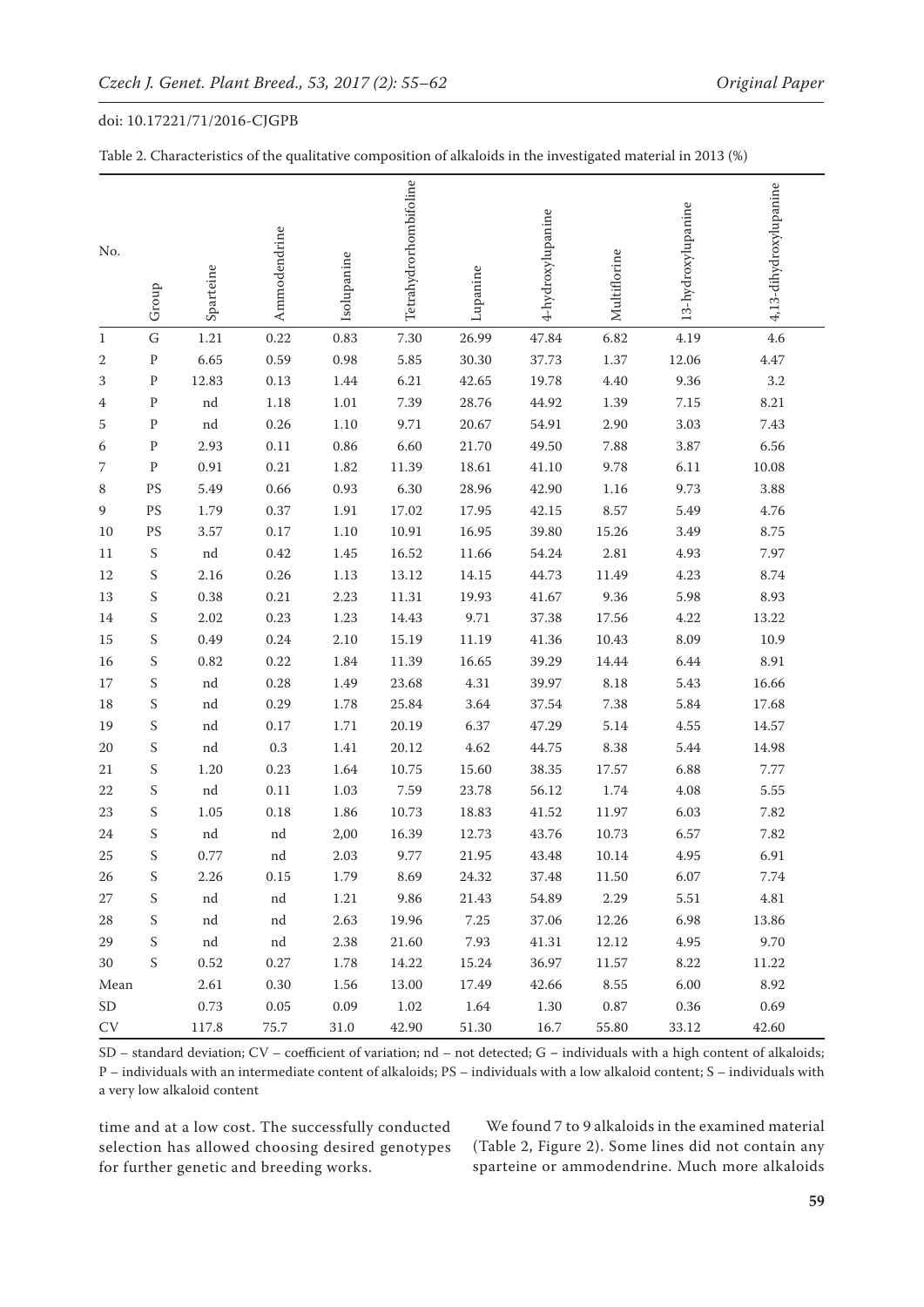

were detected than in the narrow-leafed and yellow lupins – in our own annual studies of 100–110 lines, in which the presence of 4–5 alkaloid compounds was ascertained. The predominant alkaloid in the Andean lupin was 4-hydroxylupanine, which did not occur in the yellow and narrow-leafed lupins. The 30 tested lines of *L. mutabilis* were characterized by ranges of alkaloids from 19.78% to 56.12%. Another identified alkaloid was lupanine (3.64–42.62%), usually the dominant alkaloid in *L. angustifolius*. Other alkaloids, which were not detected either in yellow or in narrow-leafed lupin, were tetrahydrorhombifoline (5.85–25.84%), 4,13-dihydroxylupanine (3.80–17.68%) and 13-hydroxylupanine (3.03–12.06%), and multiflorine (1.16–17.57%), the latter occurring also in the narrow-leafed lupin. Literature sources reported the identification of other alkaloids in the Andean lupin seeds: α-isosparteine, β-isosparteine, α-isolupanine, 5,6-dehydrolupanine, 13-(angeloyloxy) lupanine (Adomas *et al*. 2015). In respect of these alkaloids, the evaluated Andean lupin material is comparable with the yellow lupin, but less abundant in sparteine and ammodendrine, and isolupanine which also occurs in the narrow-leafed lupin. The above analyses from 2012 and 2013 of the total content and qualitative profiles of alkaloids in Andean lupin seeds (Table 1 and 2, Figure 1 and 2) showed a much broader variation than that hitherto described in the literature. In future it seems possible to decrease total alkaloid content via the elimination of some of them.

Table 3 shows correlation coefficients of those alkaloids with the positive influence on the total alkaloid content of ammodendrine, lupanine and negative with isolupanine, tetrahydrorhombifoline, multiflorine and 4,13-dihydroxylupanine. The relationships between Figure 2. Percentages of individual alkaloids in the total sum of alkaloids in tested *L. mutabilis* lines

1 – sparteine, 2 – ammodendrine, 3 – isolupanine, 4 – tetrahydrorhombifoline, 5 – lupanine, 6 – 4-hydroxylupanine, 7 – multiflorine, 8 – 13-hydroxylupanine, 9 – 4,13-dihydroxylupanine



the occurrences of the various alkaloids of Andean lupin are also interesting. The most significant positive dependence was found for 13-hydroxylupanine and sparteine, ammodendrine and lupanine. The 4,13-dihydroxylupanine was negatively correlated with sparteine and lupanine. Multiflorine was negatively correlated with ammodendrine, lupanine and 4-hydroxylupanine while positively with isolupanine.

In order to increase the genetic variability of the Andean lupin, mutations have been induced successfully. For example by inducing mutations, Römer (1994) received mutants with the determined type of growth (epigonal). Many years' selection has produced promising lines with larger seeds, higher yield and high contents of protein and oil. Line No. 246 (Chile) was first harvested mechanically, and it has been used to feed farm salmon (von Baer 2011). The final result of the work done in Chile was acquisition through crossing of a new variety Pinta (Inti × SCG9), which is characterized by a low content of alkaloids, high protein and oil contents, and also larger seeds (von Baer 2011). The problem of low alkaloid content in *L. mutabilis* is still an open question, as already pointed out by WILLIAMS et al. (1984), who identified the recessive allele *mutal* of the gene *Mutal*. This allele in homozygous constitution was responsible for development of plant seeds with the alkaloid content of  $2-3$  g/kg; the vegetative part of plants was organoleptically very sweet as well. Also in *L. angustifolius* this feature was conferred by recessive alleles. Moreover, it has turned out that it is dependent on environmental conditions, including pH (Jansen *et al.* 2012). According to Boersma *et al*. (2005), reduced alkaloid content in *L. angustifolius* is controlled by three alleles of different loci.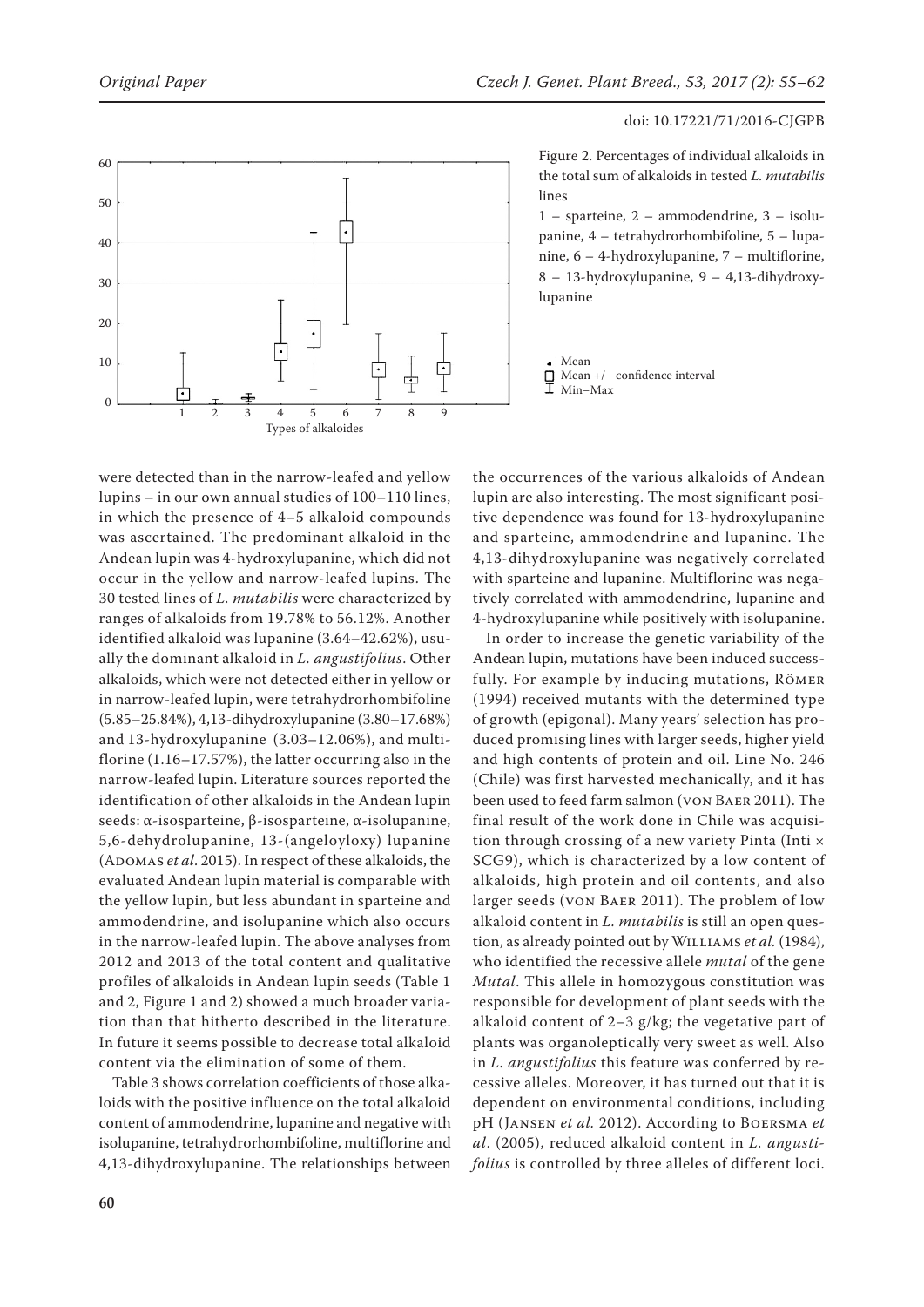Table 3. Correlation coefficients for the total content and qualitative composition of alkaloids in the seeds of Andean lupin

|                        | content<br>alkaloids<br>Total | Sparteine | Ammodendrine | Isolupanine | Tetrahydrorhombifoline | Lupanine | 4-hydroxylupanine | Multiflorine | 13-hydroxylupanine |
|------------------------|-------------------------------|-----------|--------------|-------------|------------------------|----------|-------------------|--------------|--------------------|
| Sparteine              | 0.32                          |           |              |             |                        |          |                   |              |                    |
| Ammodendrine           | $0.44*$                       | 0.10      |              |             |                        |          |                   |              |                    |
| Isolupanine            | $-0.63*$                      | $-0.31$   | $-0.43*$     |             |                        |          |                   |              |                    |
| Tetrahydrorhombifoline | $-0.59*$                      | $-0.49*$  | $-0.22$      | $0.54*$     |                        |          |                   |              |                    |
| Lupanine               | $0.66*$                       | $0.69*$   | 0.27         | $-0.45*$    | $-0.89*$               |          |                   |              |                    |
| 4-hydroxylupanine      | 0.15                          | $-0.61*$  | 0.02         | $-0.33$     | $-0.06$                | $-0.16$  |                   |              |                    |
| Multiflorine           | $-0.49*$                      | $-0.18$   | $-0.44*$     | $0.47*$     | 0.27                   | $-0.44*$ | $-0.40*$          |              |                    |
| 13-hydroxylupanine     | $-0.06$                       | $0.53*$   | $0.38*$      | 0.09        | $-0.22$                | $0.39*$  | $-0.55*$          | $-0.22$      |                    |
| 4,13-dihydroxylupanine | $-0.51*$                      | $-0.49*$  | $-0.09$      | $0.37*$     | $0.83*$                | $-0.85*$ | $-0.12$           | 0.35         | $-0.22$            |

\*Significant at  $P = 0.05$ 

The recessive allele *iuc* (*iucundis*) decreases alkaloid content in seeds to approximately 0.06% of their dry weight. The presence of *depr* (*depressus*) allele causes an extremely low alkaloid content (about 0.01% of the seed dry weight), while *es* (*esculentus*) allele confers an intermediate alkaloid content (ŚwiĘcicki & Święcicki 1995). Therefore, it seems necessary to conduct wider research on the heritability of this trait in the Andean lupin. The acquisition of stable "sweet" forms should be feasible both through increasing the genetic variation by induced mutations and searching for appropriate recombinants via interspecific hybridization. It is possible that further development of biotechnological methods utilizing achievements in the field of molecular biology and in vitro cultures will contribute to work on the mapping of the Andean lupin genome. The application of biotechnological tools should be helpful in obtaining homozygous material, which will enable further progress in domestication of this species in European conditions.

Not only low alkaloid forms but also bitter ones are of practical use. Recent reports indicate the importance of lupin alkaloids in medicine. Attempts to use alkaloids extracted from the lupin proved to be helpful in the treatment of patients with high blood pressure or those suffering from diabetes (Wink 2011; BALDEÓN et al. 2012). This type of health problems is very serious in developing countries, for instance in Ecuador it has been found to be the main cause

of death in the last decade (BALDEÓN et al. 2012). *L. mutabilis* introduced to the diet has been noted to bring about an increase in the blood glucose level. The studies demonstrate that cooked Andean lupin seeds or medicaments containing the alkaloids isolated from this species give a positive impact on improving the health of diabetics. This finding emphasizes the role of the macro- and micronutrients present in the Andean lupin seeds (BALDEÓN et al. 2012).

# **CONCLUSIONS**

A significant progress has been achieved in reducing the content of alkaloids in subsequent generations of the investigated representatives of *L. mutabilis* from South America.

It has been found that the predominant alkaloids in the seeds of the Andean lupin are 4-hydroxylupanine and lupanine.

The tested material was characterized by systematic segregation of this trait, which demonstrates the need to derive homozygous lines with low alkaloid content in the seeds for further progress in acclimatization and domestication of *L. mutabilis* under the European conditions.

*Acknowledgments*. The authors would like to thank for supported research by the National Research and Development Centre (NCBiR) Project No. NR12014710.